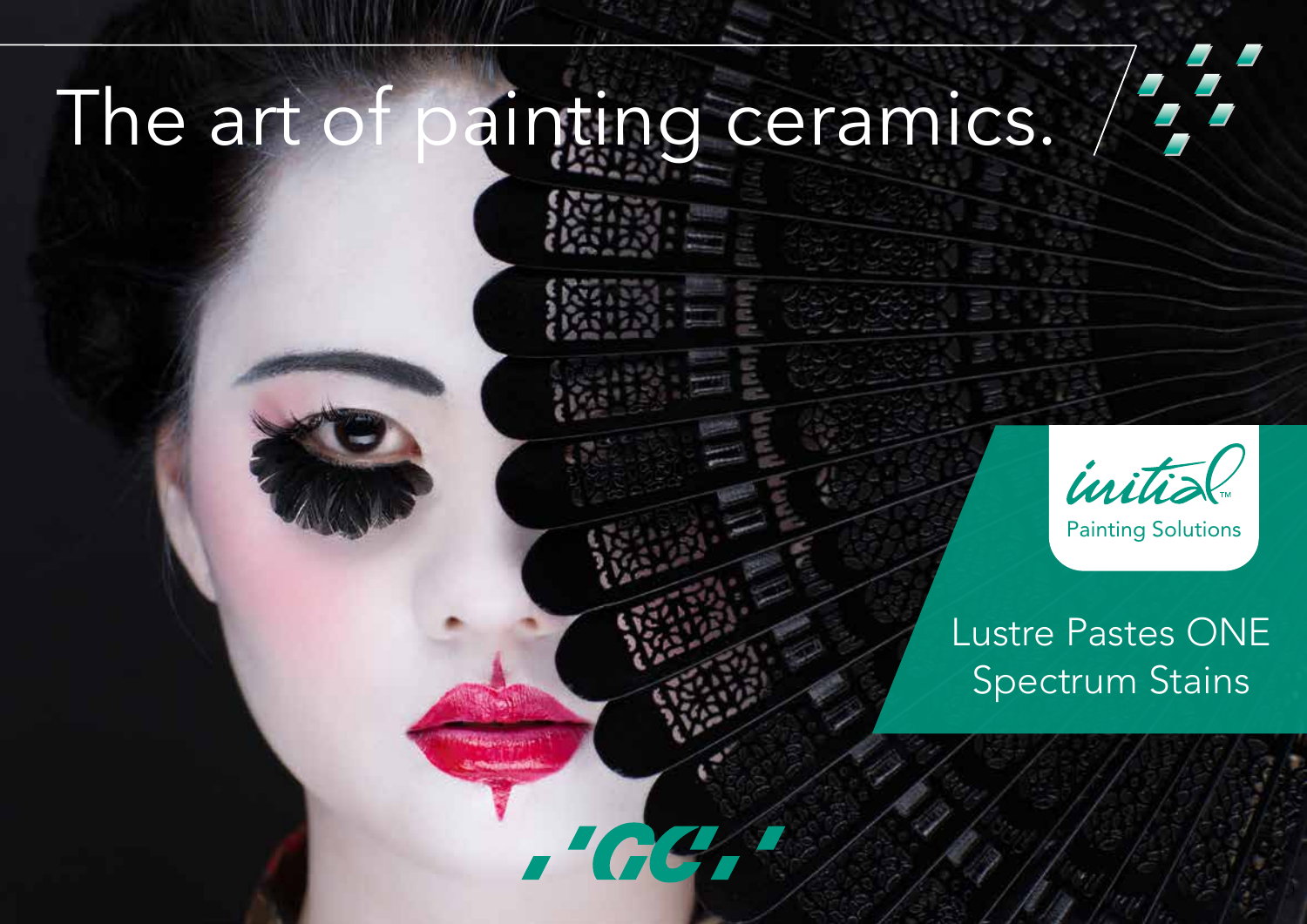### Paint your aesthetics with Initial™ from GC

GC offers the Initial users the most modern and highly aesthetic paintable ceramic solutions. Depending on the case and desired properties, two product lines, Initial Lustre Pastes Family and Initial Spectrum Stains, will provide the expected outcome. They are suitable for a wide CTE–range allowing you to work with the complete GC Initial ceramic range and nearly all types of other ceramics.

Initial Lustre Pastes ONE, the unique 3D paintable ceramics from GC, bring fluorescence, depth and authenticity to all your precious works … just by painting. You no longer need complex layering or extra firing cycles to obtain an unsurpassed vitality and a natural glaze for all your restorations.

Initial Lustre Pastes GUM Shades are based on a thoughtful selection of non-fluorescent, pink coloured ceramic particles to perfectly mimic the look of natural gums. A lifelike transition from the crown margin to the gingiva can easily be achieved.

Initial Spectrum Stains offer a 2D staining effect and can be used for internal as well as external staining. They will provide a very refined end result with a glossy surface while conserving the texture.

Lustre Pastes and Spectrum Stains are complementary. In some cases they are used together; for example, the Spectrum Stains can be added to the Lustre Pastes ONE or to the ceramic build-up powders.





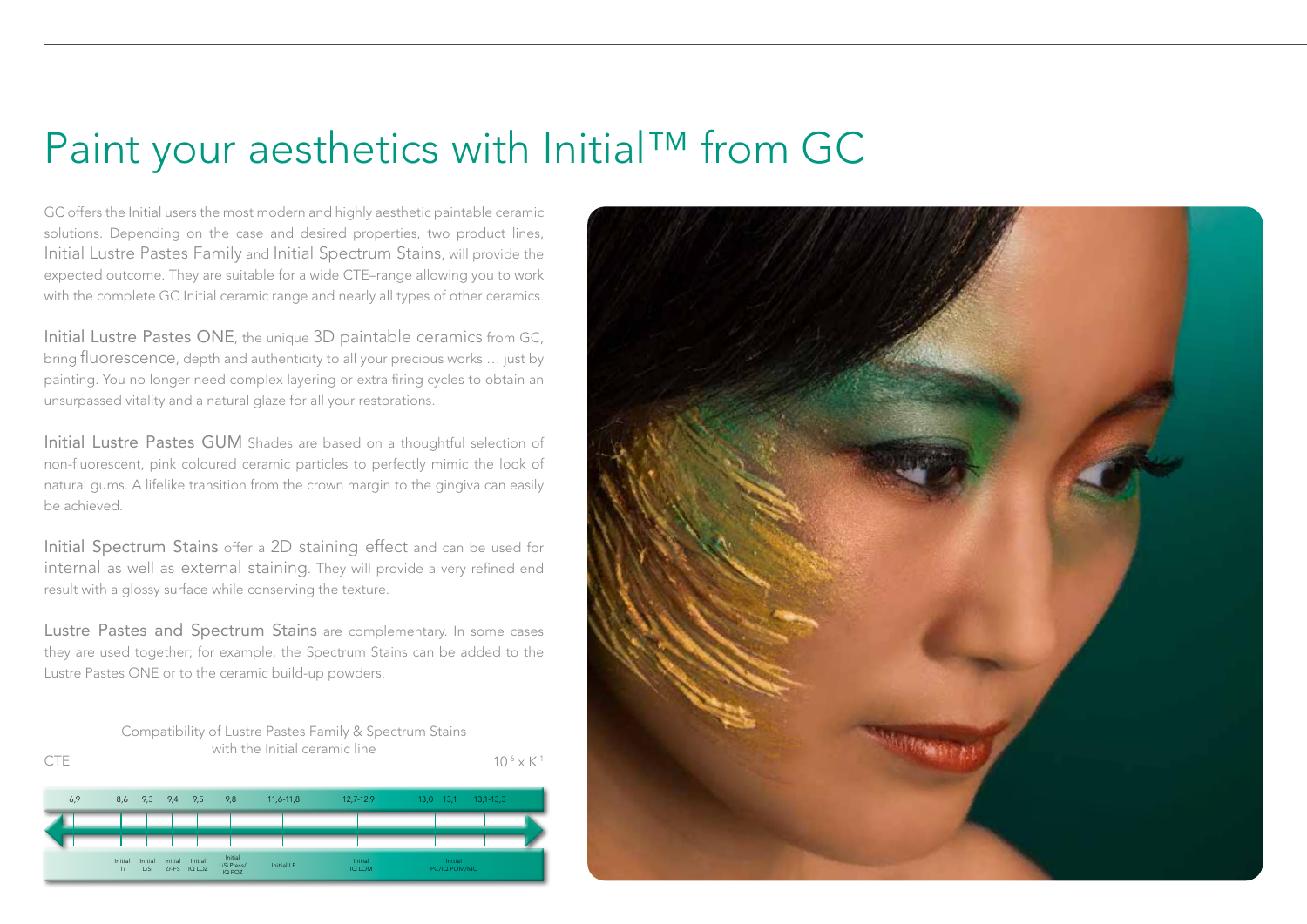

### Lustre Pastes ONE V-Shades

With the "Body A-D" shades, the required V-shade can be obtained very easily and in no time. With the other available effect shades, you can further characterise the restorations for a perfectly assimilated end result.



### Lustre Pastes NF GUM

The 5 unique gum coloured Lustre Pastes allow an individual adaptation, to match natural gingival shades in natural harmony. You can use the 4 mixable Gum Modifiers allowing for unlimited creativity and to reproduce the most delicate gum case without any problem.



### Spectrum Stains

Initial Spectrum Stains are powder stains available in a variety of 20 colours empowering the aesthetics of your restorations.

Regardless the way of application, a very fine end result will be obtained maintaining the surface texture and assuring an optimal gloss level.



Optimal fluorescence level. Ensures the look of natural teeth under all light circumstances.





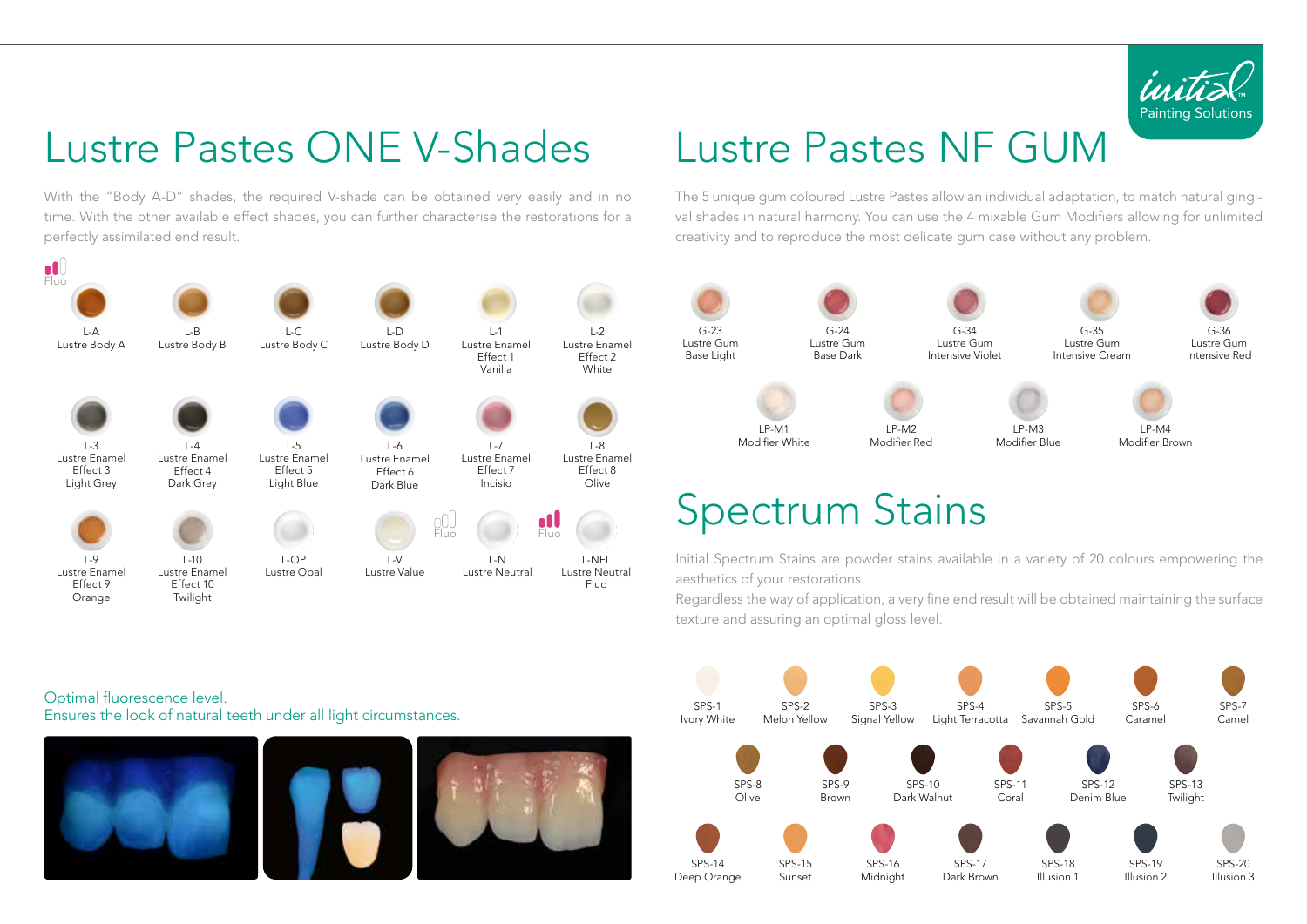## Skin deep beauty with Initial Lustre Pastes ONE

### The perfect finish to your restorations

You no longer need complex layering or extra firing cycles to obtain an unsurpassed vitality and natural glaze to all your restorations.

With Initial Lustre Pastes ONE, you can have fluorescence, colour deepness and lifelike translucency ... just by painting.

Initial Lustre Pastes ONE are based on a special mix of fine ceramic particles. The steps to complete your workpieces remain identical, regardless of the technique used to create the base. By using the diluting liquid, the optimal consistency is kept until the end.

The required V-Shade is created by application of the Lustre Pastes ONE ''Body A-D''. This process comprises everything that is needed to create V-shades in no time.

For enhanced characterisation, simply use the other available colours to create highly aesthetic results.



Easy modifications



Base **Application of LP ONE Neutral Fluo** Application of Body Shades **Final Restoration** Final Restoration





showing colour and gloss

With Initial Lustre Pastes ONE you can easily modify your workpieces. Changing colour, brightness, gray value or adding extra surface gloss has never been so easy!







Brightness Colour Grey value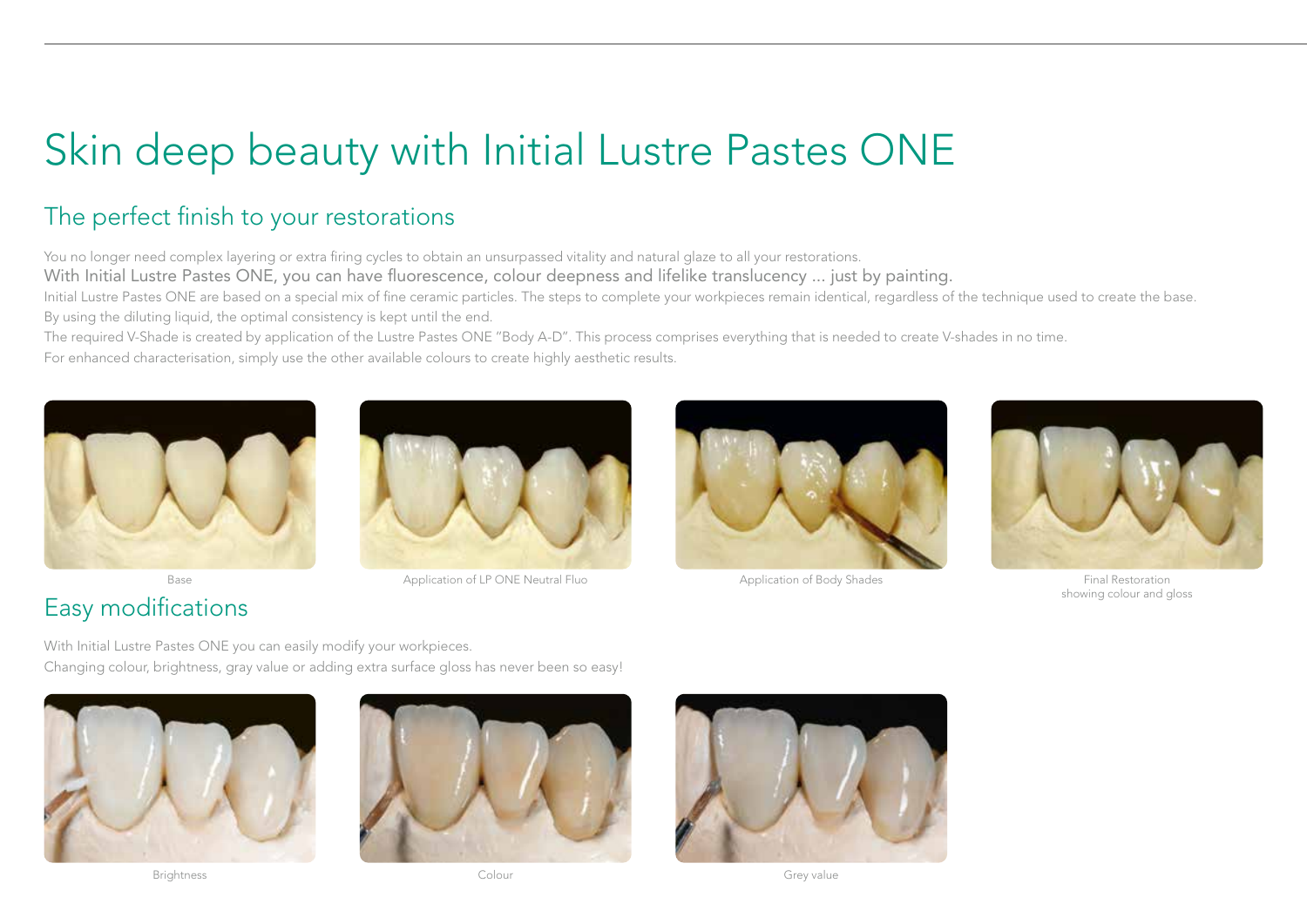

### Paint-on ceramics allow a concrete representation of the most subtle emotions

The Lustre Pastes ONE, with improved fluorescence, are especially developed to boost the fluorescence of your monolithic restorations and ensure the look of natural teeth under all light circumstances.







Lustre Enamel Effect – Opal Highly opalescent base paste for use in the incisal area.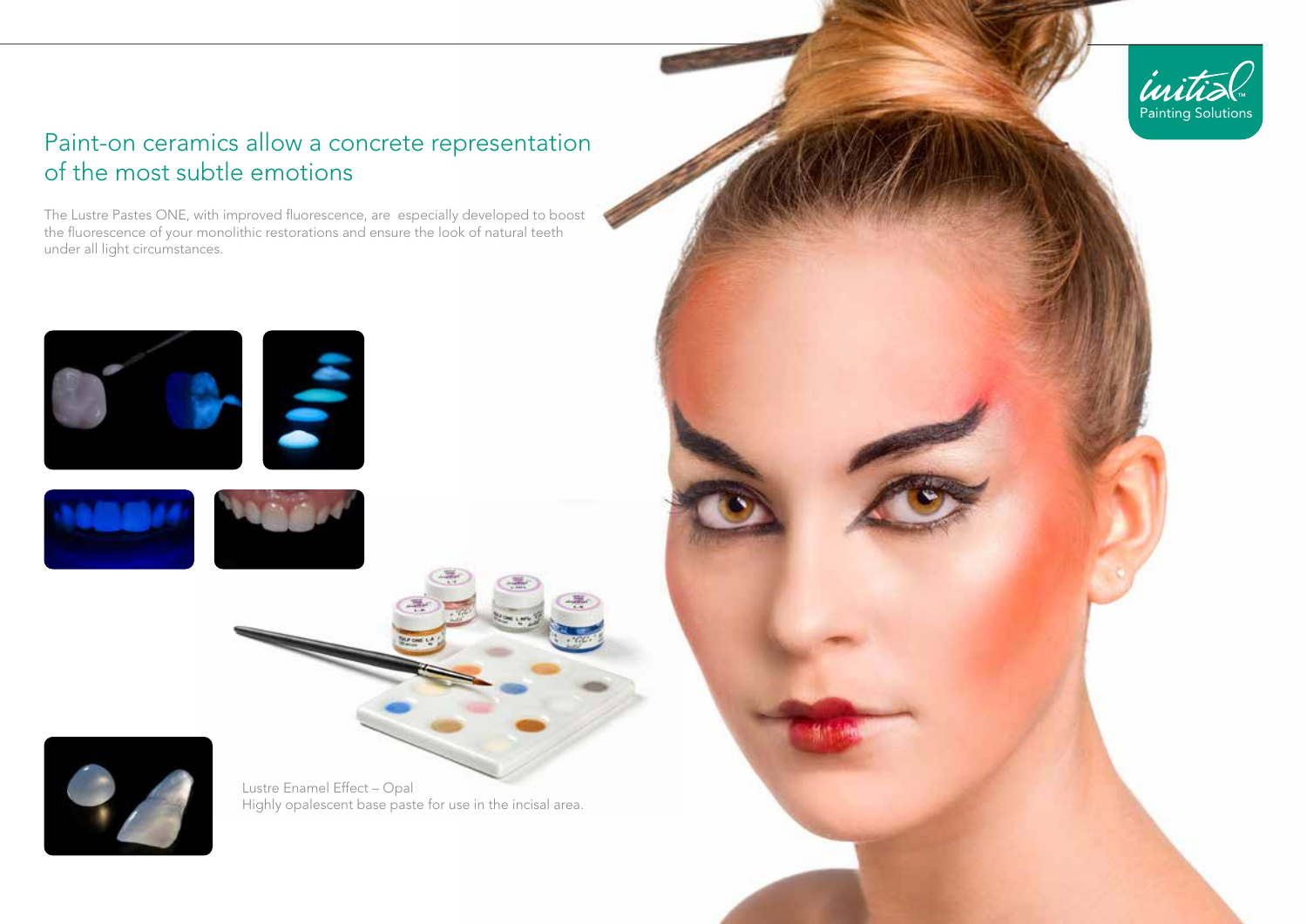### Add character to your one body restorations ...

The unique consistency ensures homogeneous modifications and appearance. The requested surface texture/smoothness of the Lustre Pastes ONE layer can be obtained by gently vibrating or condensing the restoration. No complex layering or extra firing cycles required; it is fast, easy and secure. The pastes are ready-to-use with a fine thixotropic property, for easy and precise application.



Full anatomical frameworks in lithium disilicate such as LiSi Press can be individualised with Lustre Pastes ONE.

Looking for a way to add extra vitality to your CAD/CAM produced zirconia monolithics such as with Initial Zirconia Disk? Lustre Pastes ONE are the solution in any case.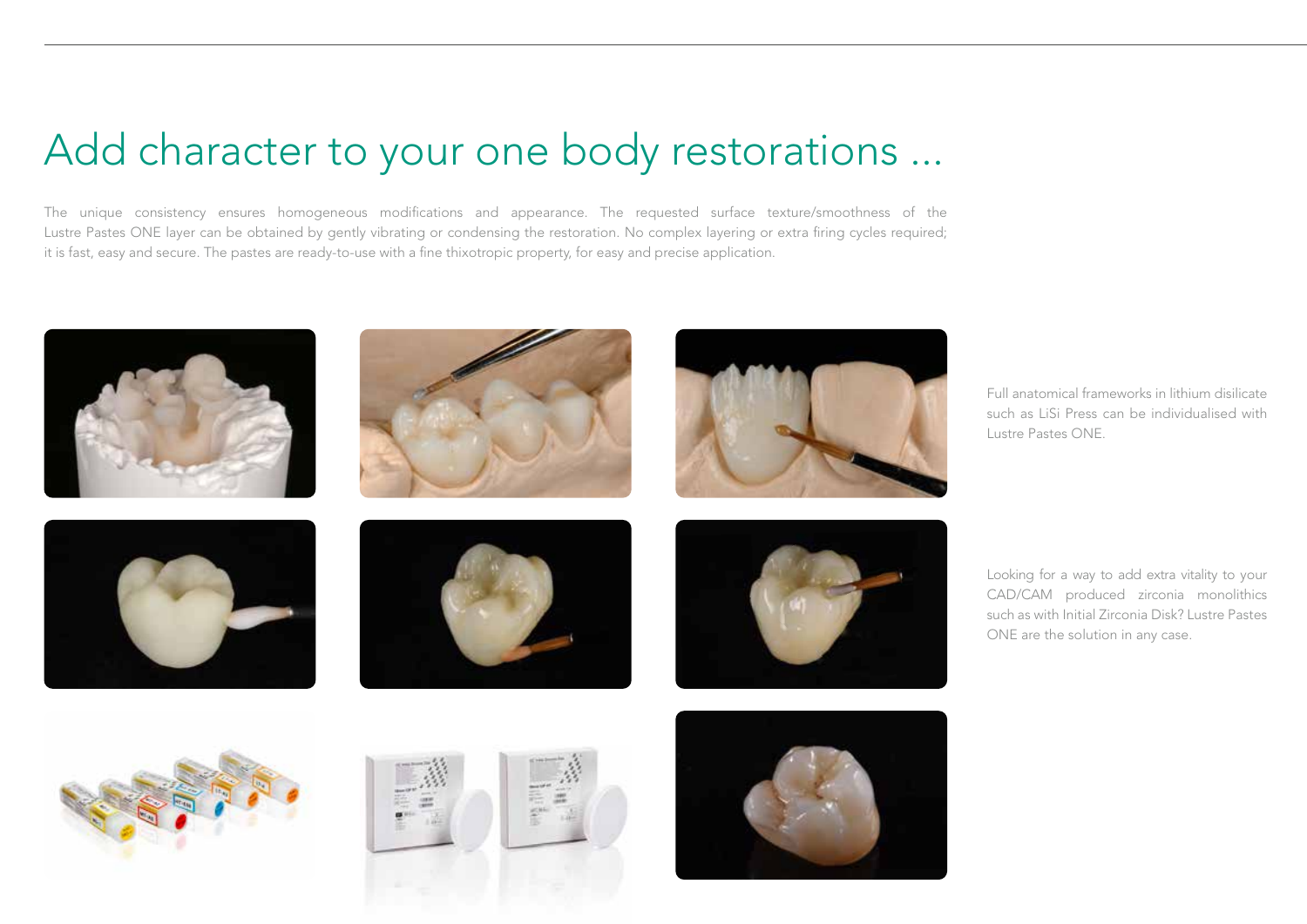

### ... or embed them in the layers for in-depth effects.



Achieve the most outstanding aesthetic results by using the Initial Lustre Pastes ONE in the cut-back technique with your pressed or layered workpieces. After painting with Lustre Pastes ONE, the finishing touches are done with dedicated GC Initial veneering ceramics: CL-F for high translucency and Opal and Enamel masses for incisal effects.





Cut back Application of Lustre Pastes ONE (+firing) Application of Opal/Incisal Masses (+firing) Final result



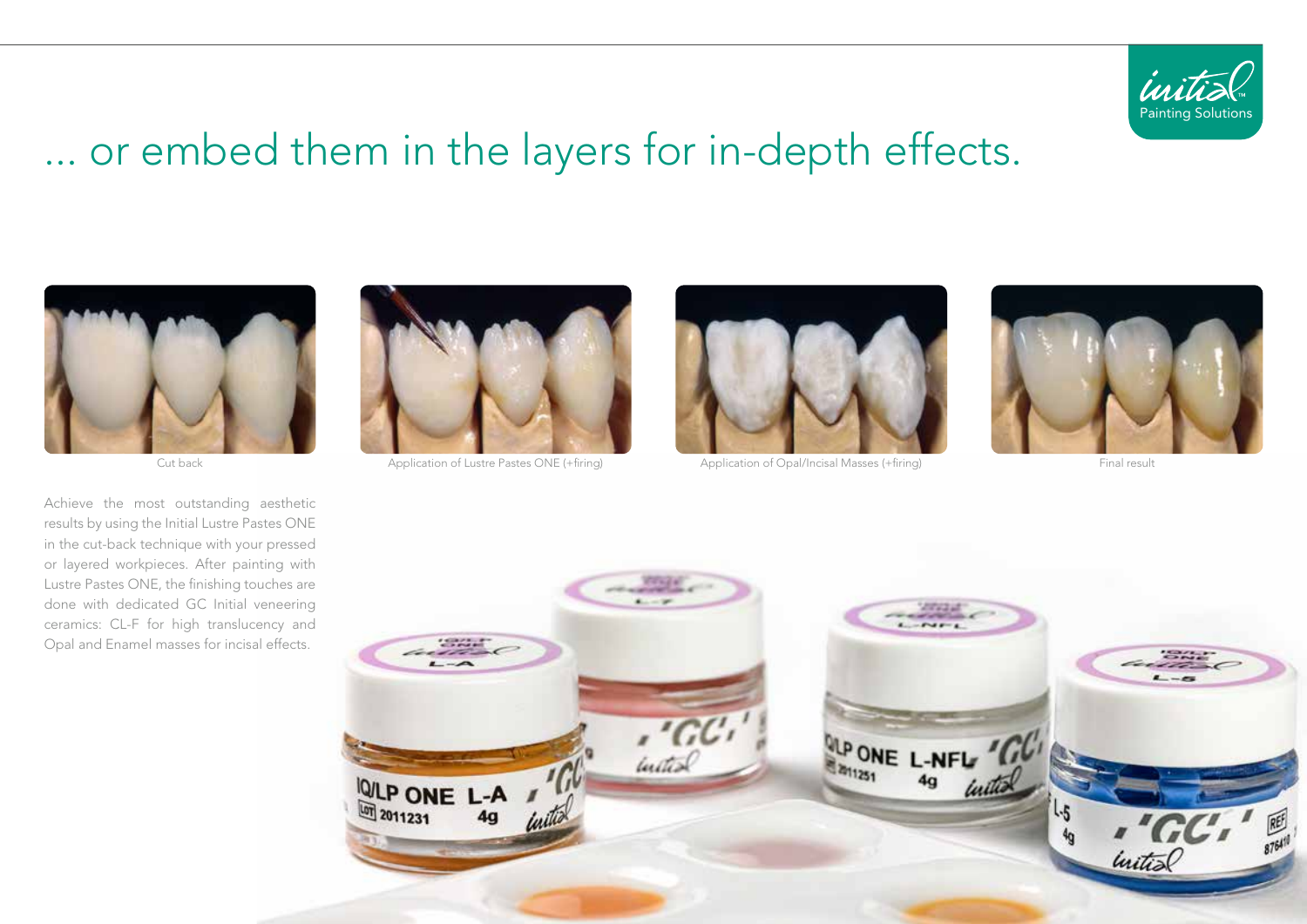## Paint your red and white aesthetics ...

Two sets, one approach.





Starting point **Application of the different Initial Lustre Pastes NF Gum Shades** Starting point







Characterisation with LP ONE V-Shades Final result



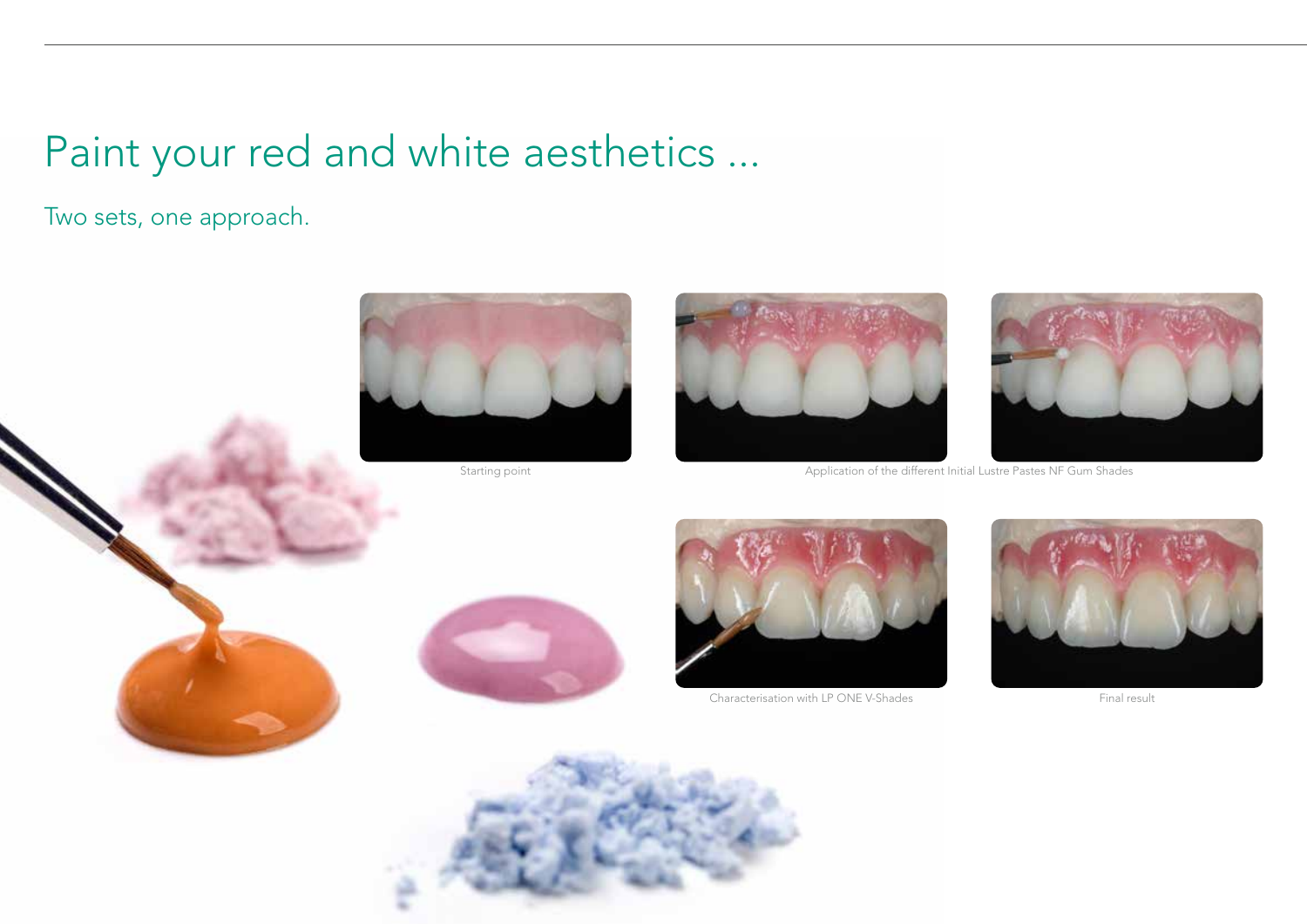

### ... with lifelike transitions, even on zirconia frameworks.





With the increasing popularity of zirconia and CAD/CAM produced restorations, GC offers solutions to maintain the same aesthetic standards. Your monolithics will look natural and vibrant with Initial Lustre Paste ONE & NF GUM. Their unique composition offers more interaction with the underlaying ceramic material and acts optically like ceramic build-up powders, boosting the 3D effect of your restoration.

Simplicity can be beautiful!





The Lustre Pastes ONE optimal fluorescence level ensures the look of natural teeth under all light circumstances and are used as color & individualization layer in combination with Initial SQIN in the micro-layering technique.

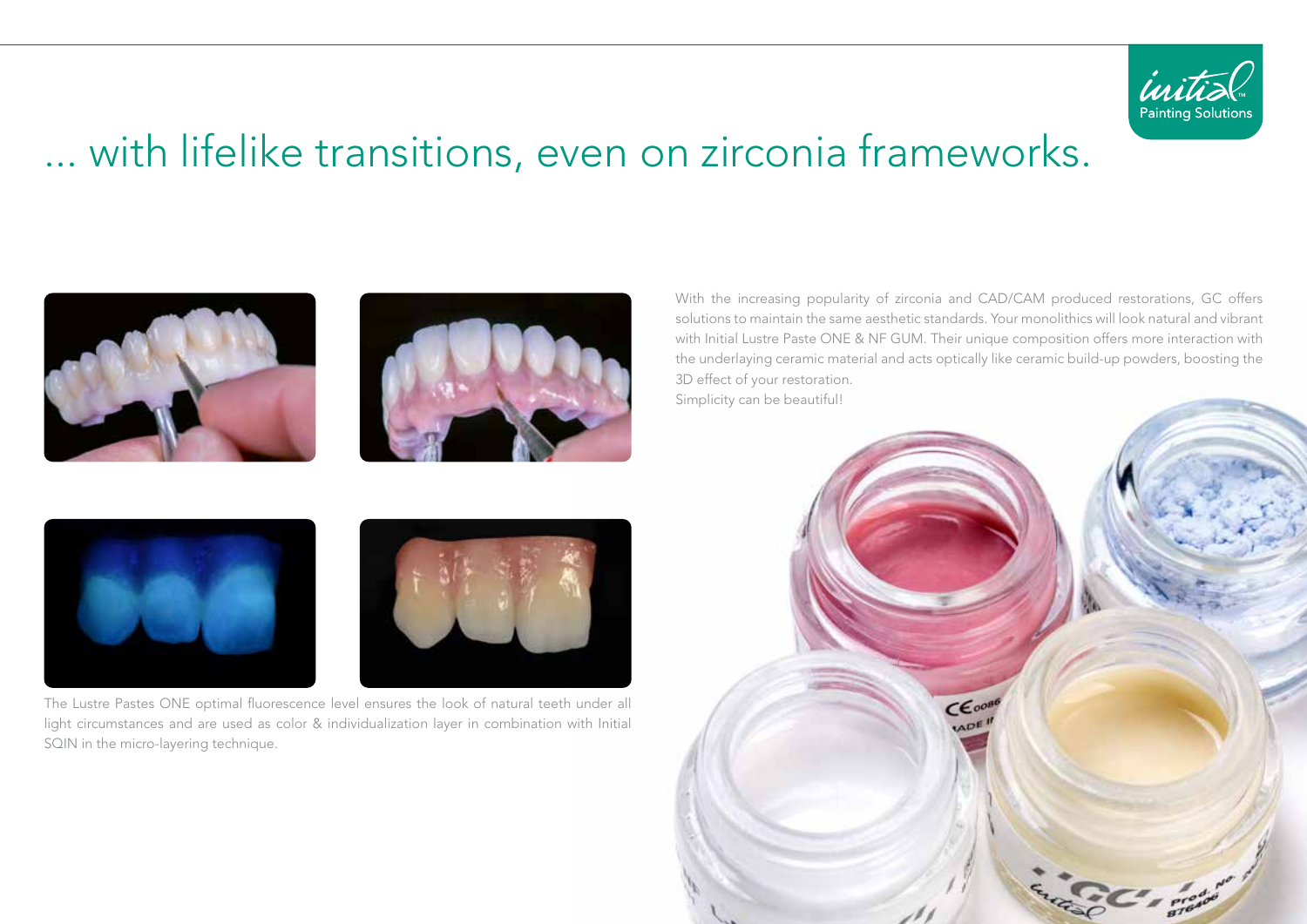### Widen your staining possibilities with Initial Spectrum Stains

Initial Spectrum Stains contain pigments that are sintered inside a feldspar matrix for stability and to allow reproducible, consistent results. You can vary and play endlessly with the Initial Spectrum Stains. Use them for internal as well as external staining. They can also be added to the ceramic masses or to the Initial Lustre Pastes ONE to increase the possibilities even more!

#### Two consistencies, both preserving texture

Initial Spectrum Stains can be applied in the user's preferred consistency, as a paste or more liquid. Regardless of the used consistency, the end result will be the same: staining and gloss with very fine definition, preserving the surface texture of the restoration; they are the 2D counterpart of the Initial Lustre Pastes ONE.



Crown with fine texture ready to be glazed



Glazing with liquid or paste consistency



After firing: stained and glazed with preservation of fine texture



Stain internally ... ... or externally



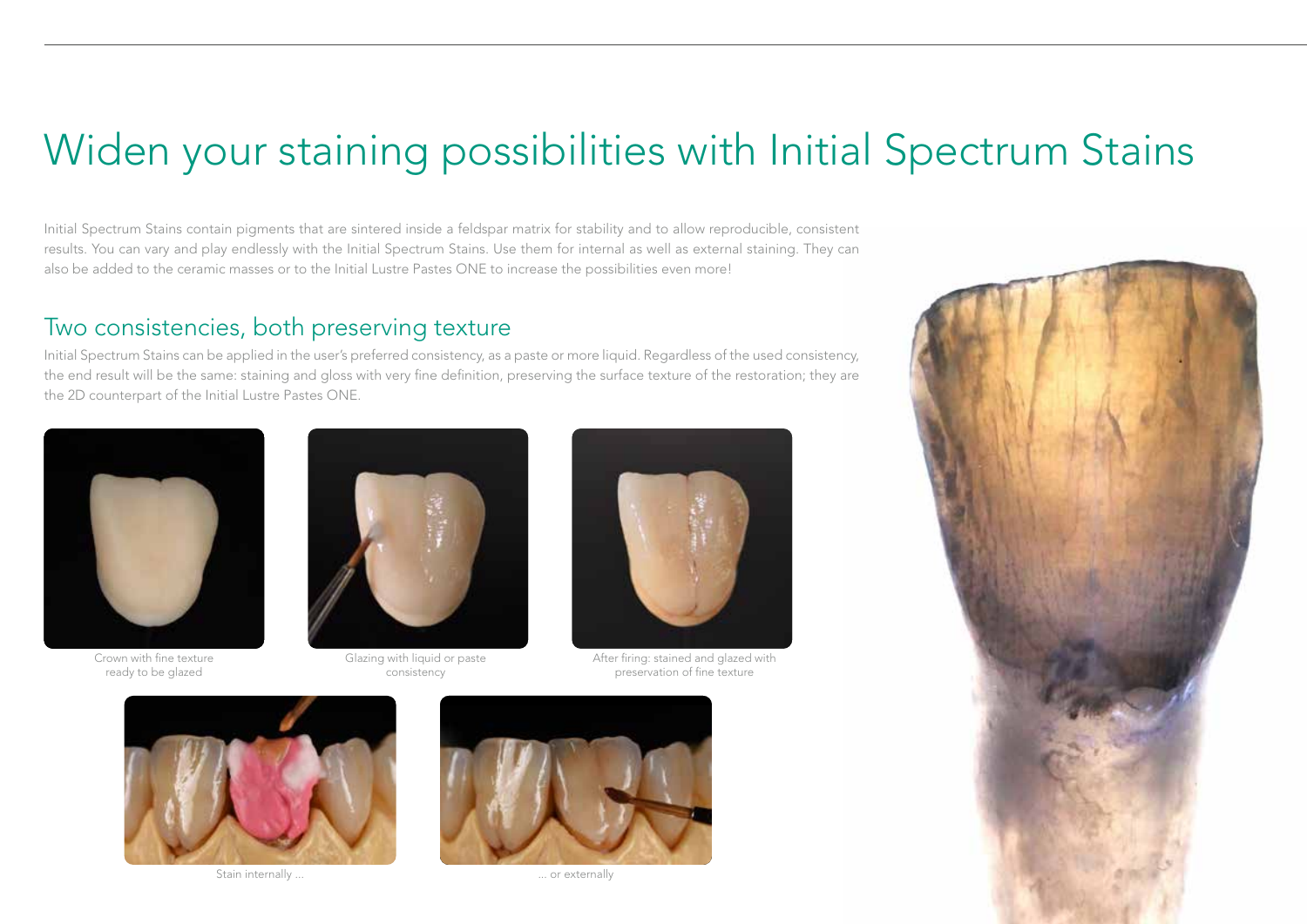

## 2D and 3D ceramic painting solutions ... from GC

- 4 Body Shades, 1 Neutral and 1 Neutral Fluo to achieve a V-shade restoration in the easiest way.
- 11 Effect Shades to release your artistic potential and paint white spots, decalcifications, hair lines and crack lines.

#### Set composition:

1x Neutral (4g) 1x Neutral Fluo (4g) 1x Value (4g) 4x Body Shades (4x4g) 11x Enamel Effect Shades (11x4g) 1x Diluting Liquid (8ml) 1x Refreshing Liquid (8ml) 1 Mixing dish 2 Brushes Colour Chart Technical Manual



#### GC Initial Lustre Pastes ONE Set - V-Shades GC Initial Lustre Pastes NF Set - Gum Shades GC Initial Spectrum Stains

- 5 ready-to-use gum coloured pastes with an ideal thixotropy for easy and precise application.
- 4 mixable Gum Modifiers allowing unlimited creativity to copy natural gingival harmony.

- 20 powder stains empowering aesthetic refinement.
- Two consistencies with a refined end result, preserving texture and rendering an optimal gloss level.

#### Set composition:

5x Gum Shades (5x4g) 4x Stain Modifier for LP NF (4x3g) Diluting Liquid (8ml) Refreshing Liquid (8ml) 1 Mixing dish 2 Brushes Colour Chart Technical Manual



#### Set composition:

16x Initial Spectrum Stains SPS-1 - SPS-16 (16x3g) 1x Initial Spectrum Glaze Powder GL (10g) 1x Initial Spectrum Glaze Liquid (25ml) 1x Initial Spectrum Glaze Paste Liquid (8ml) 1x Initial Spectrum Stains Shade Guide

Colour Chart Technical Manual

Available as refill: GC Initial Spectrum Glaze Powder GL-FLUO (10g) GC Initial Spectrum Stains SPS-17 - SPS-20 (3g)



Pictures: Courtesy of M. Brüsch, Germany - L. Cavallo, Italy - S. Roozen, Austria - D. Ibraimi, Switzerland - B. Marais, USA GC Trademarks: Initial Lustre Pastes ONE V-Shades, Initial Lustre Pastes NF Gum Shades, Initial Spectrum Stains, Initial LiSi Press, Initial Zirconium Disk